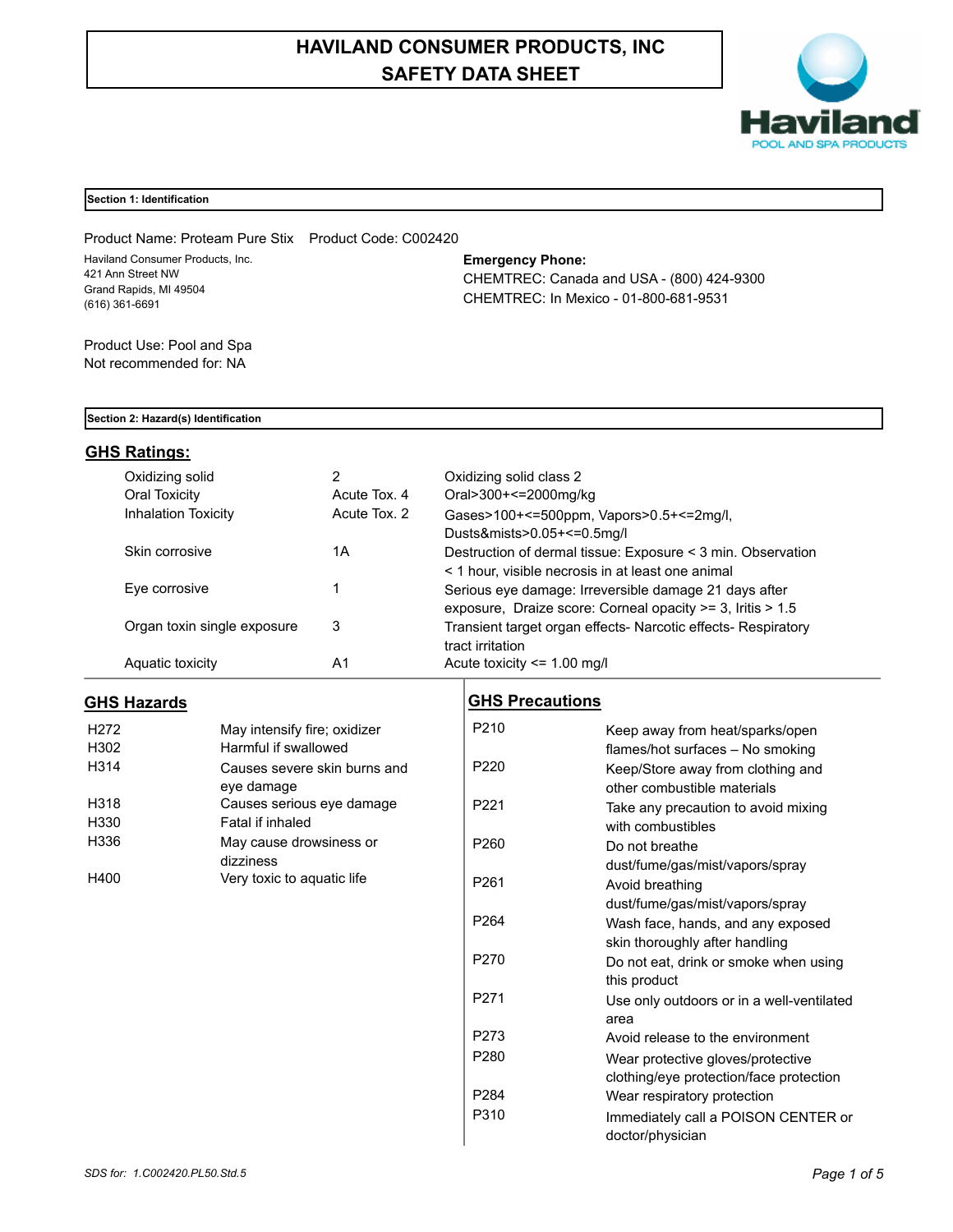| P312             | Call a POISON CENTER or                                      |
|------------------|--------------------------------------------------------------|
|                  | doctor/physician if you feel unwell                          |
| P320             | Specific treatment is urgent (see first                      |
|                  | aid treatment on SDS)                                        |
| P321             | Specific treatment (see first aid                            |
|                  | treatment on SDS)                                            |
| P330             | Rinse mouth                                                  |
| P363             | Wash contaminated clothing before                            |
|                  | reuse                                                        |
| P391             | Collect spillage                                             |
| P301+P312        | IF SWALLOWED: Call a POISON                                  |
|                  | CENTER or doctor/physician if you feel<br>unwell             |
| P301+P330+P331   | IF SWALLOWED: Rinse mouth, Do                                |
|                  | NOT induce vomiting                                          |
| P303+P361+P353   | IF ON SKIN (or hair): Remove/Take off                        |
|                  | immediately all contaminated clothing.                       |
|                  | Rinse skin with water/shower                                 |
| P304+P340        | IF INHALED: Remove victim to fresh air                       |
|                  | and keep at rest in a position                               |
|                  | comfortable for breathing                                    |
| P305+P351+P338   | IF IN EYES: Rinse cautiously with                            |
|                  | water for several minutes. Remove                            |
|                  | contact lenses if present and easy to                        |
|                  | do - continue rinsing                                        |
| P370+P378        | In case of fire: Use suitable media for                      |
| P405             | extinction                                                   |
| P403+P233        | Store locked up                                              |
|                  | Store in a well ventilated place. Keep                       |
| P <sub>501</sub> | container tightly closed<br>Dispose of contents/container in |
|                  | accordance with                                              |
|                  | local/regional/national/international                        |
|                  | regulations                                                  |
|                  |                                                              |

**Danger**



## **Section 3: Composition/Information on Ingredients**

| <b>Chemical Name / CAS No.</b> | <b>OSHA Exposure Limits</b> | <b>ACGIH Exposure Limits</b> | <b>Other Exposure Limits</b> |
|--------------------------------|-----------------------------|------------------------------|------------------------------|
| Trichloroisocyanuric acid      |                             |                              |                              |
| 187-90-1                       |                             |                              |                              |
| 90 to 100%                     |                             |                              |                              |

### **Section 4: First-aid Measures**

### **Inhalation**

Rescuers should put on appropriate protective gear. Remove from area of exposure. If not breathing, give artificial respiration. If breathing is difficult, give oxygen. Keep victim warm. Get immediate medical attention. To prevent aspiration, keep head below knees.

### **Eye Contact**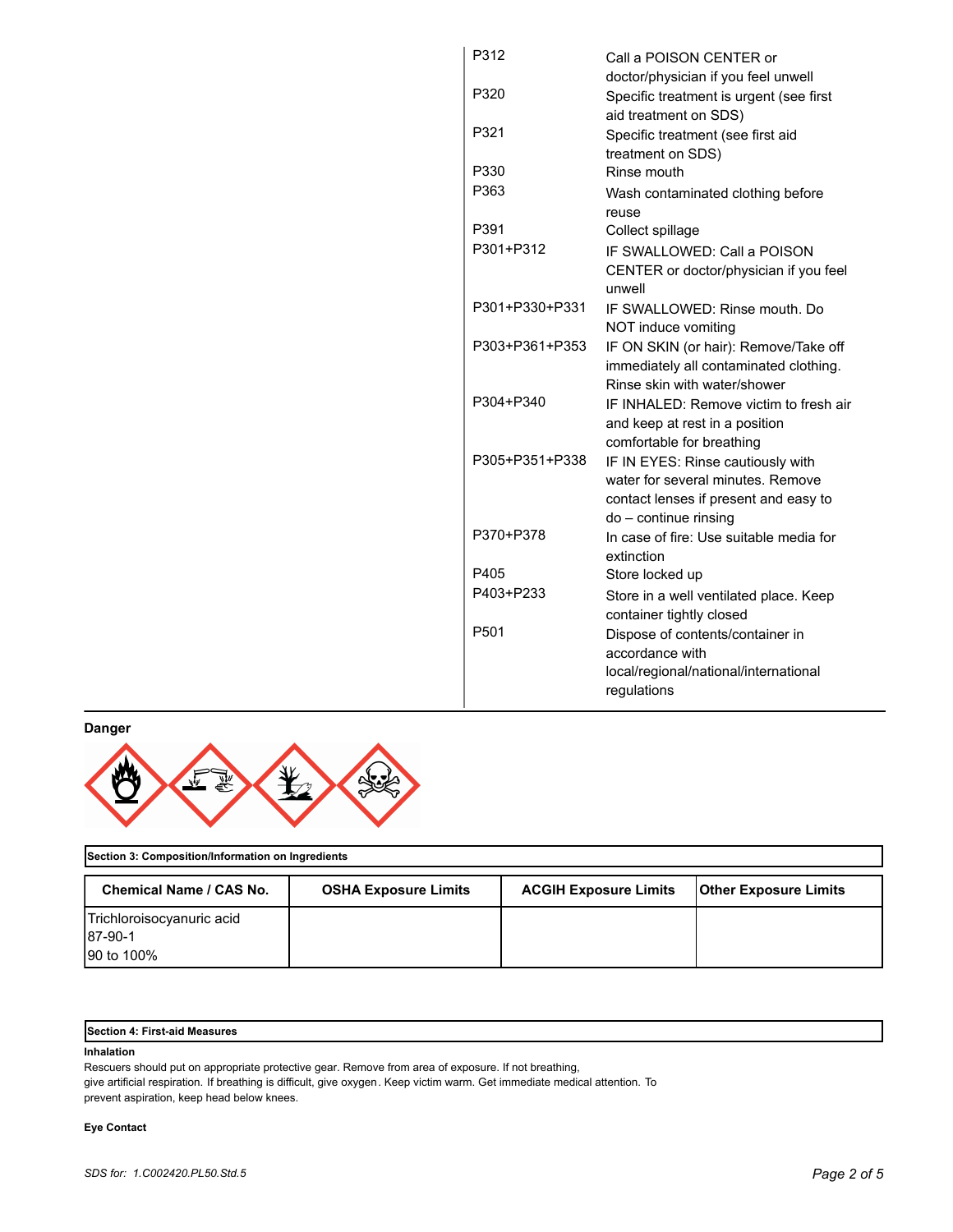Immediately flush eyes with water. Flush eyes with water for a minimum of 15 minutes, occasionally lifting and lowering upper lids. Get medical attention promptly. **Skin Contact**

Remove contaminated clothing. Wash skin with soap and water. Get medical attention. Wash clothing separately and clean shoes before reuse.

#### **Ingestion**

If swallowed, do NOT induce vomiting. Give victim a glass of water. Call a physician or poison control center immediately. Never give anything by mouth to an unconscious person.

#### **Section 5: Fire-fighting Measures**

#### **Extinguishing Media**

Use appropriate media for adjacent fire. Cool containers with water. Do not use dry chemical extinguisher containing ammonia compounds.

#### **Specific Hazards Arising from the Chemical**

Material does not burn but is an oxidizing agent and will support combustion of other materials.

#### **Special Protective Equipment and Precautions for Firefighters**

**Special Information**: As in any fire, wear self-contained breathing apparatus pressure-demand (MSHA/NIOSH approved or equivalent) and full protective gear.

#### **Section 6: Accidental Release Measures**

**STEPS TO BE TAKEN IN CASE MATERIAL IS RELEASE OR SPILLED:** Wear appropriate personal protective equipment. (See Exposure Controls / Personal Protection Section.)Eliminate all ignition sources. Prevent additional discharge of material if able to do so safely. Do not touch or walk through spilled material. Avoid runoff into storm sewers and ditches which lead to waterways. Ventilate spill area. Stay upwind of spill. A vapor supressing foam may be used to reduce vapors. Collect spilled materials for disposal. Use only non-combustible material for clean-up. Use clean, nonsparking tools to collect absorbed materials. Remove from surface by skimming or with suitable absorbents. Absorb spill with inert material (e.g. dry sand or earth), then place in a chemical waste container. Recover by pumping (use an explosion proof or hand pump).

#### **Section 7: Handling and Storage**

**HANDLING:** Use only in a well ventilated area. Avoid breathing vapor, fumes or mist. Avoid contact with eyes, skin, and clothing. Ground and bond containers when transferring material. Always open containers slowly to allow any excess pressure to vent. Follow all MSDS/label precautions even after containers are emptied because they may retain product residues.

**Pesticide Storage:** Keep this product dry in a tightly sealed container when not in use. Store in a cool, dry, well-ventilated area away from heat or open flame. In case of decomposition, isolate container (if possible) and flood area with large amounts of water to dissolve all material before discarding the container.

| Section 8: Exposure Control/Personal Protection |                             |                              |                              |
|-------------------------------------------------|-----------------------------|------------------------------|------------------------------|
| <b>Chemical Name / CAS No.</b>                  | <b>OSHA Exposure Limits</b> | <b>ACGIH Exposure Limits</b> | <b>Other Exposure Limits</b> |
| Trichloroisocyanuric acid<br>187-90-1           |                             |                              |                              |

**RESPIRATORY PROTECTION:** A respiratory protection program that meets OSHA 1910.134 and ANSI Z88.2 requirements must be followed whenever workplace conditions warrant the use of a respirator.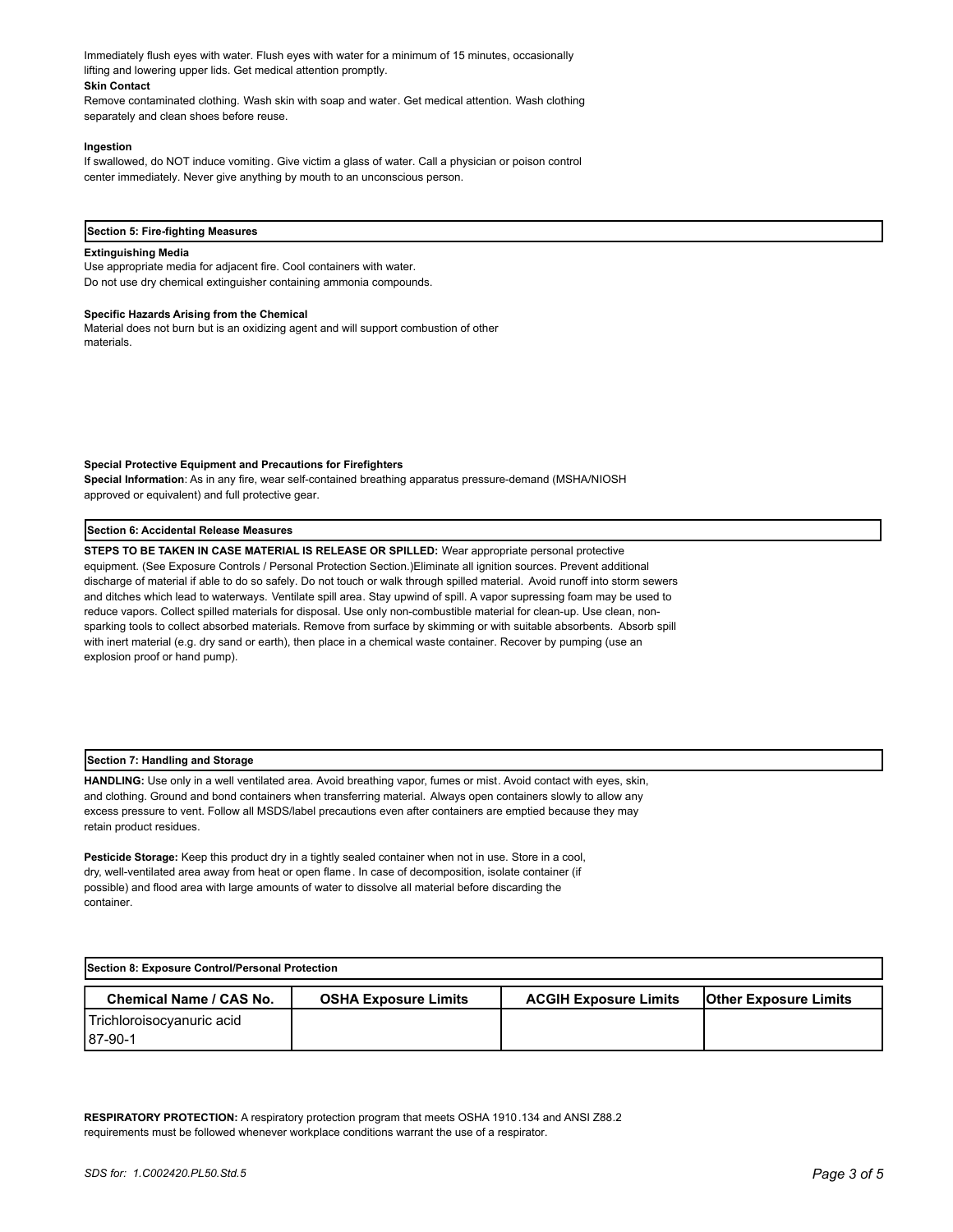**SKIN PROTECTION:** Wear impervious protective gloves. Wear protective gear as needed - apron, suit, boots.

**EYE PROTECTION:** Wear safety glasses with side shields (or goggles) and a face shield.

**OTHER PROTECTIVE EQUIPMENT**: Facilities storing or utilizing this material should be equipped with an eyewash facility and a safety shower.

**HYGENIC PRACTICES:** Do not eat, drink, or smoke in areas where this material is used. Avoid breathing vapors. Remove contaminated clothing and wash before reuse. Wash thoroughly after handling. Wash hands before eating.

#### **Section 9: Physical and Chemical Properties**

powder **Autoignition temperature:** Unknown **Decomposition temperature:** Unknown

Compressed white **Appearance: Odor:** slight chlorine odor **Vapor Pressure:** Unknown **CODITY CODE 10 CODE 10 CODE 10 Odor threshold: Unknown Vapor Density:** Unknown **pH:** Unknown **Density:** Unknown **Melting point:** 225 °C **Freezing point:** Unknown **Solubility:** 12 g/liter @25°C **Boiling range:** Unknown **Flash point: Unknown Evaporation rate:** Unknown **Flammability:** Unknown **Explosive Limits:** Unknown **Specific Gravity** Unknown **Specific Gravity** Unknown **Viscosity:** Unknown **Grams VOC less water:** Unknown

**Section 10: Stability and Reactivity** 

**Chemical Stability:**

**STABLE** 

#### **Incompatible Materials**

Product attacks metals in general. It reacts with water, oxidant and reducing agents, acids, alkalis, nitrogen products, ammonium salts, urea, amines, quaternary ammonium derivatives, oils, fats, peroxides, cationic tensioactives, etc. **Conditions to Avoid**

Humidity and temperatures over 40°C.

#### **Hazardous Decomposition Products**

In combination with the above mentioned products, it decomposes and gives off a great quantity of heat, chlorine, nitrogen trichloride, chlorine oxides, etc. with subsequent danger of explosion.

#### **Hazardous Polymerization**

Hazardous polymerization will not occur.

**Section 11: Toxicology Information**

**Mixture Toxicity** Oral Toxicity LD50: 410mg/kg

**Routes of Entry:** Inhalation Ingestion Skin contact Eye contact

### **Effects of Overexposure**

#### **Emergency Overview**

Harmful by ingestion. Causes burns in contact with the skin and eyes.

### **Acute Health Effects**

Contact with the skin may cause redness, strong burning sensation, with eventual ulceration. Contact with the eyes may cause pain and tears. Impaired vision. Ingestion may cause abdominal pain, nausea, general weakness. Inhalation may cause sore throat, cough, nausea.